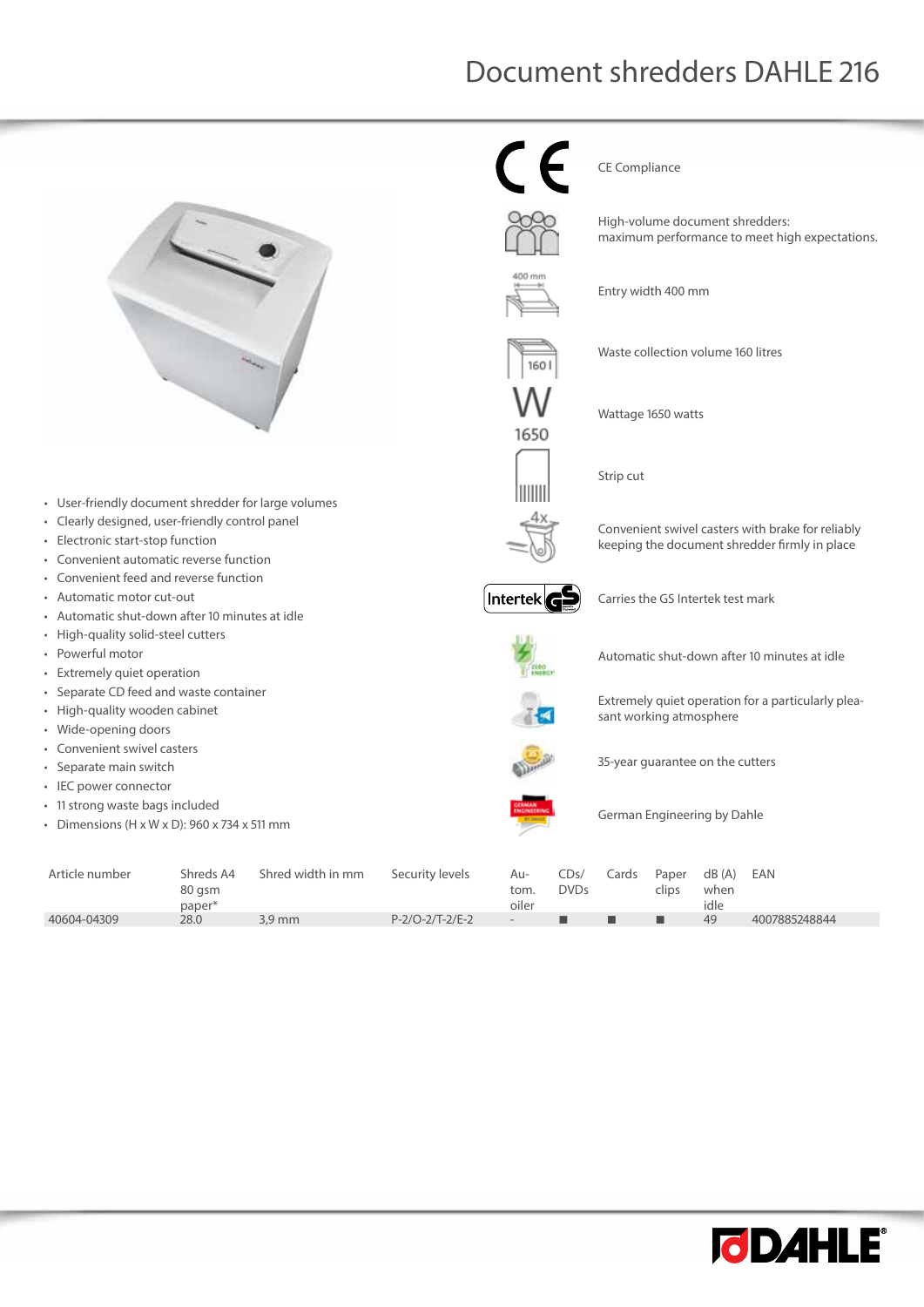## Document shredders DAHLE 216







Separate main switch is located on the rear of the Detachable IEC power plug makes the document document shredder and completely disconnects it from the mains power supply



shredder quick and easy to move from A to B



Pull-out rounded top frame that's kind on the fingers when changing the waste bag